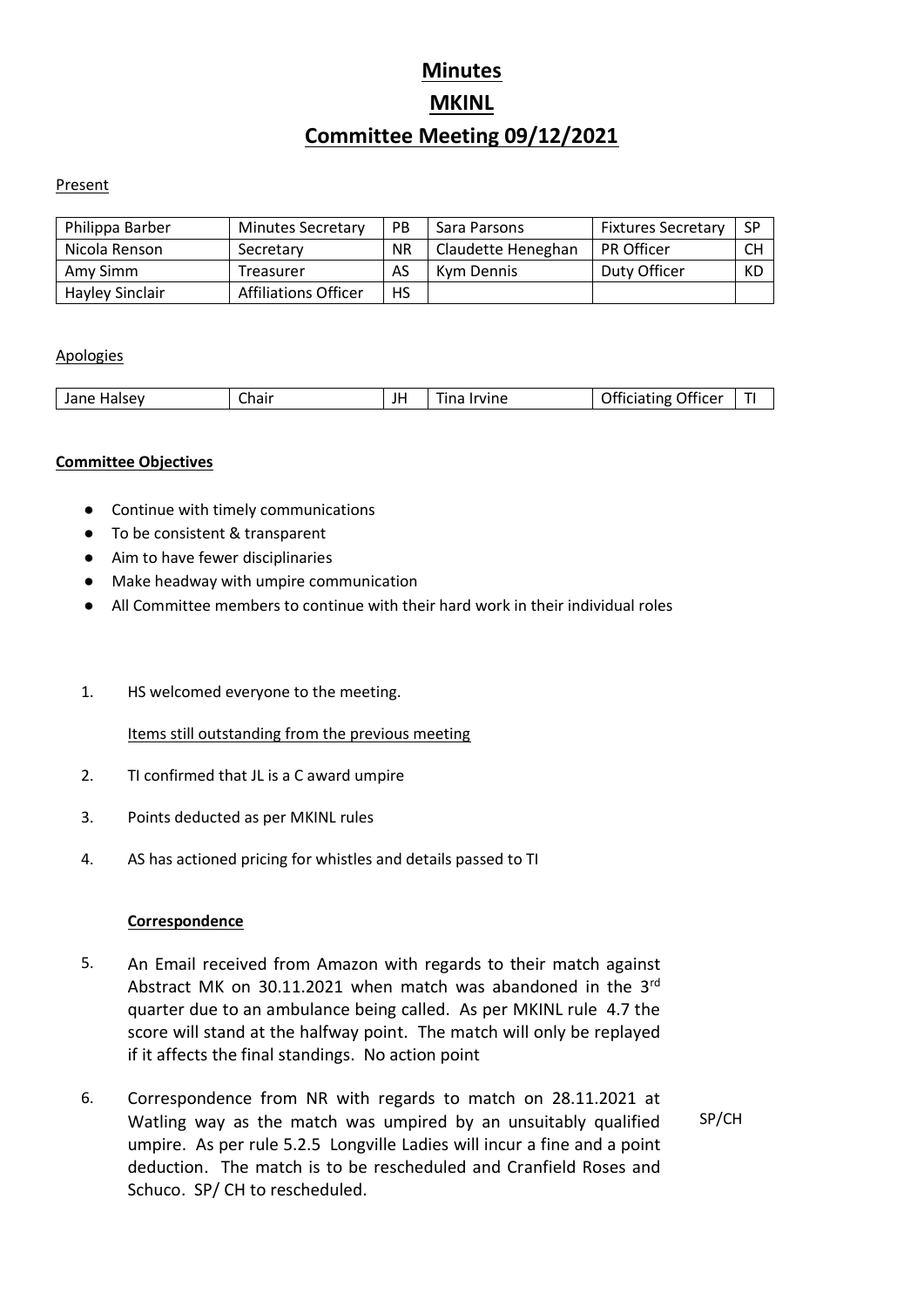7. SA has sent in correspondence with regards to an injury sustained during umpiring at Ousedale. Committee have risk assessed the venue and have now removed the venue from fixtures with immediate effect. Therefore, all fixtures scheduled from January 2022 will now be removed from Ousedale and played at Bletchley College.

## **Affiliations**

- 8. Teams are reminded that new affiliations must be emailed to HS prior to taking court. Teams who fail to follow the rules could receive point deductions.
- 9. Played up:

INITIALS DATE PLAYED FROM PLAYED UP TO INFO

WD 16/11/2021 CHELBRIDGE ROCKETS to CHELBRIDGE FLYERS

SE 23/11/2021 BRACKLEY EAGLES to BRACKLEY FALCONS

LB 23/11/2021 NU AZTECS to NU TROJANS TRANSFER

LK 23/11/2021 NU AZTECS to NU TROJANS TRANSFER

MM 23/11/2021 OLNEY WHITE to OLNEY PURPLE PU 2

FM 29/11/2021 OLNEY WHITE to OLNEY PURPLE

10. Late receive for player sign in sheets:

TEAM NUMBER OF TIMES LATE DUE RECEIVED

NETTERS EMBERS 1 22/11/21

#### **Umpiring**

11. Nothing to report as Officiating Officer not in attendance of meeting

#### **Duty**

12. Duty – Duty notes from 04th Oct -9th Nov 2021

KD

4th Oct

- · Watling Way
- o No fixtures
- · Bletchley Leisure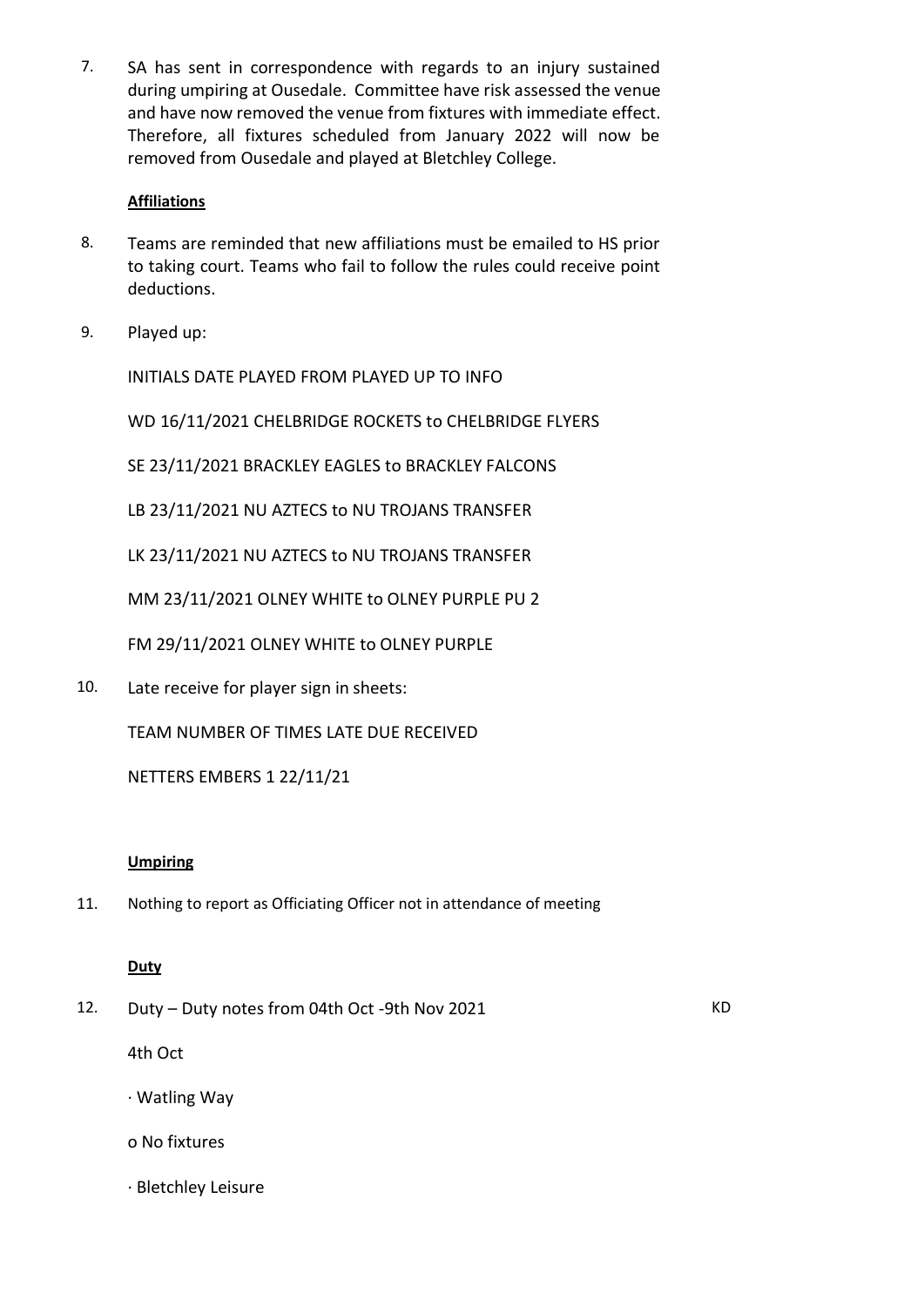o No fixtures

- · Bletchley College
- o No fixtures
- · Ousedale
- o No fixtures
- · Hazeley
- o No fixtures
- · Oakgrove
- o Panthers Onyx GA injured in 2nd Qtr
- 5th October
- · Watling Way
- o Chelbridge GS injured 1st qtr
- o POM Chelbridge Flyers GS POM Dynamos GS
- o POM Chelbridge Rockets GS POM MK Dons GK
- · Bletchley Leisure
- o Panther Jets FA injured in 3rd qtr, right calf.
- · Bletchley College
- o No fixtures
- · Ouesdale
- o No fixtures
- · Hazeley
- o LK, AW and LB ?? Played up for Netball United Trojans.
- · Oakgrove
- o No fixtures
- 11th Oct
- · Watling Way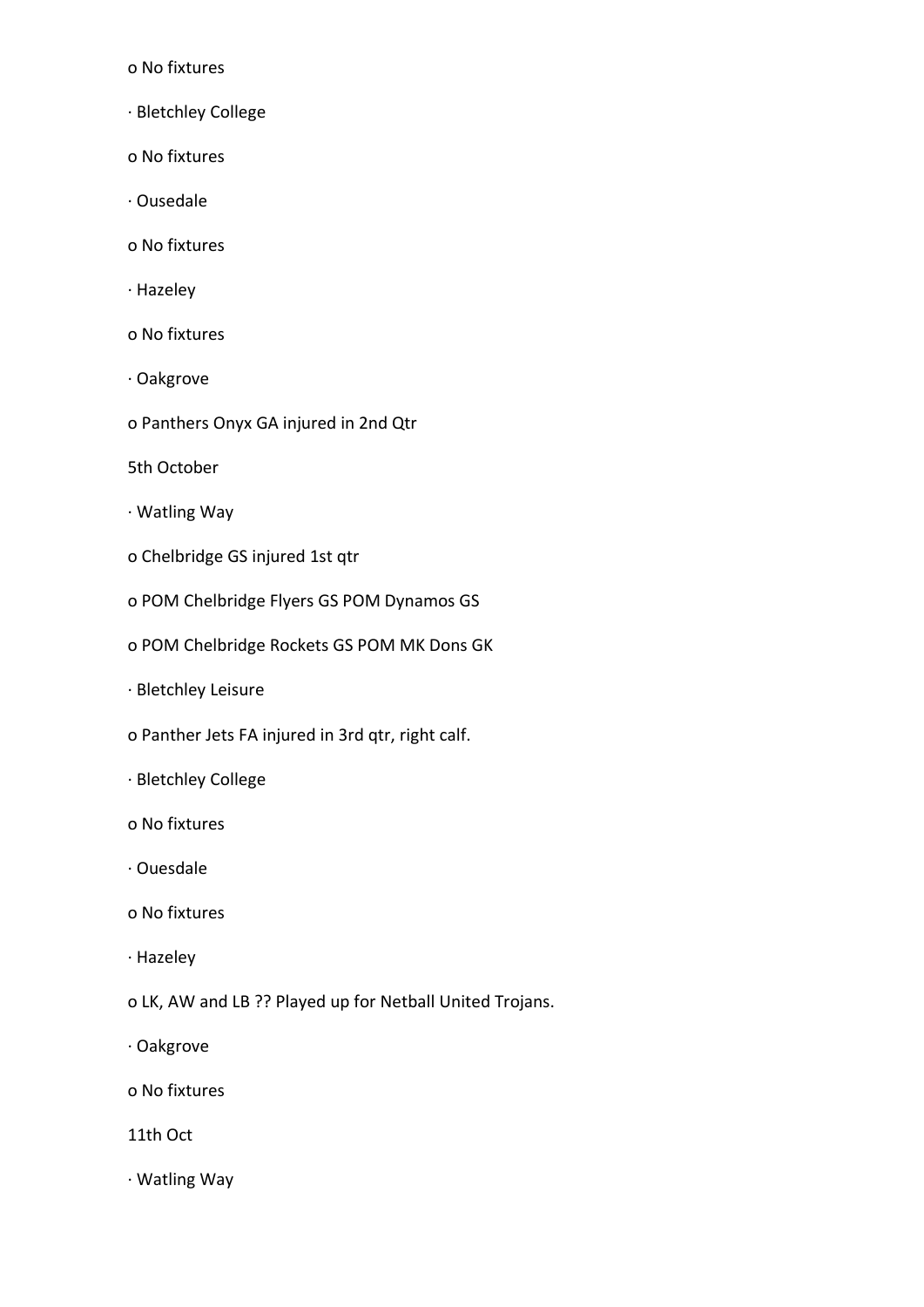o No issues

- · Bletchley Leisure
- o No fixtures
- · Bletchley College
- o No fixtures
- · Hazeley
- o No fixtures
- · Oakgrove

o Time was called by Longville Netbusters when a finger and nail was caught and started to bleed in the 2nd quarter. Total injury time was 2 minutes.

12 th Oct

· Watling Way

o SAS umpire arrived at 07.00 pm. Dragons umpire. Game started at 07.08 pm. SAS umpire swapped in at 07.12. Straight turnaround.

- o 2nd match started at 08.07 pm
- o No chairs or benches.
- o Hall clock not correct time.
- · Bletchley Leisure

o Lighting GK injured knee. First Aider was called, who came with a first aid box. No first aid was required.

- · Bletchley College
- o No fixtures
- · Hazeley

o Brackley Eagles v Panthers Jets – No match. Brackley Eagles emailed Duty team and committee.

· Oakgrove

o No fixtures

18th Oct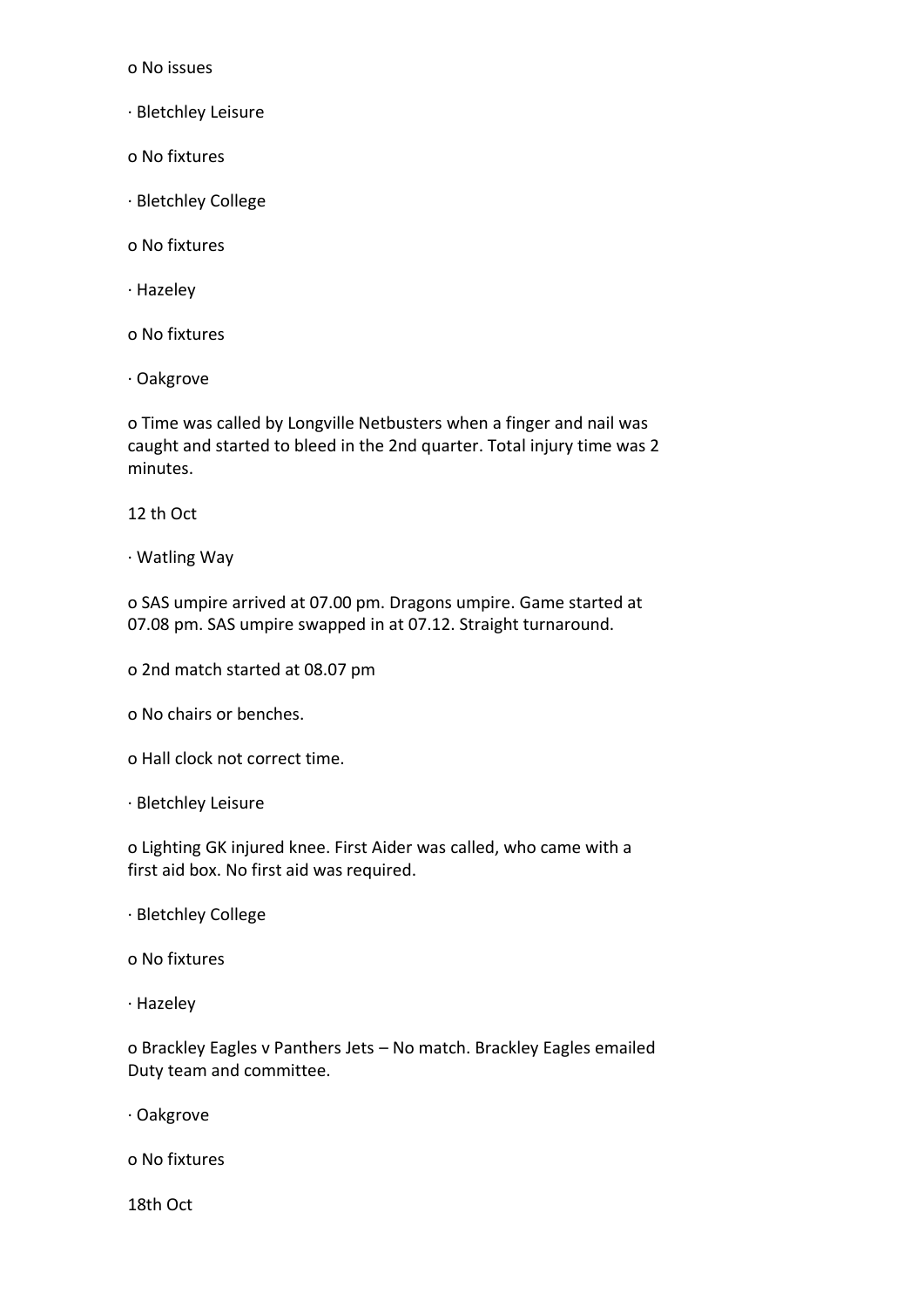· Watling Way

o Venue cancelled. Games to be re-scheduled.

19th Oct

· Watling Way

o No benches or chairs. Committee are aware.

· Bletchley Leisure

o MK Netters Ice cancelled their game v Netball United Trojans. Team phoned TI to cancel.

· Bletchley College

o No fixtures

· Hazeley

o Panthers – AB, E ???, MW?,played up from Onyx

o Question- Can someone umpire 2 games and then play ?

o Match 2 – Powercut,which gave a 2 minute delay.

o Olney – Need reminding about maximum 12 on bench. Had to ask parents to leave hall.

· Oakgrove

o No fixtures

25th Oct

· Watling Way

o Ballers GA went off injured at 2nd qtr. Replaced by another player.

- · Bletchley Leisure
- o No fixtures
- · Bletchley College
- o No fixtures
- · Hazeley
- o No fixtures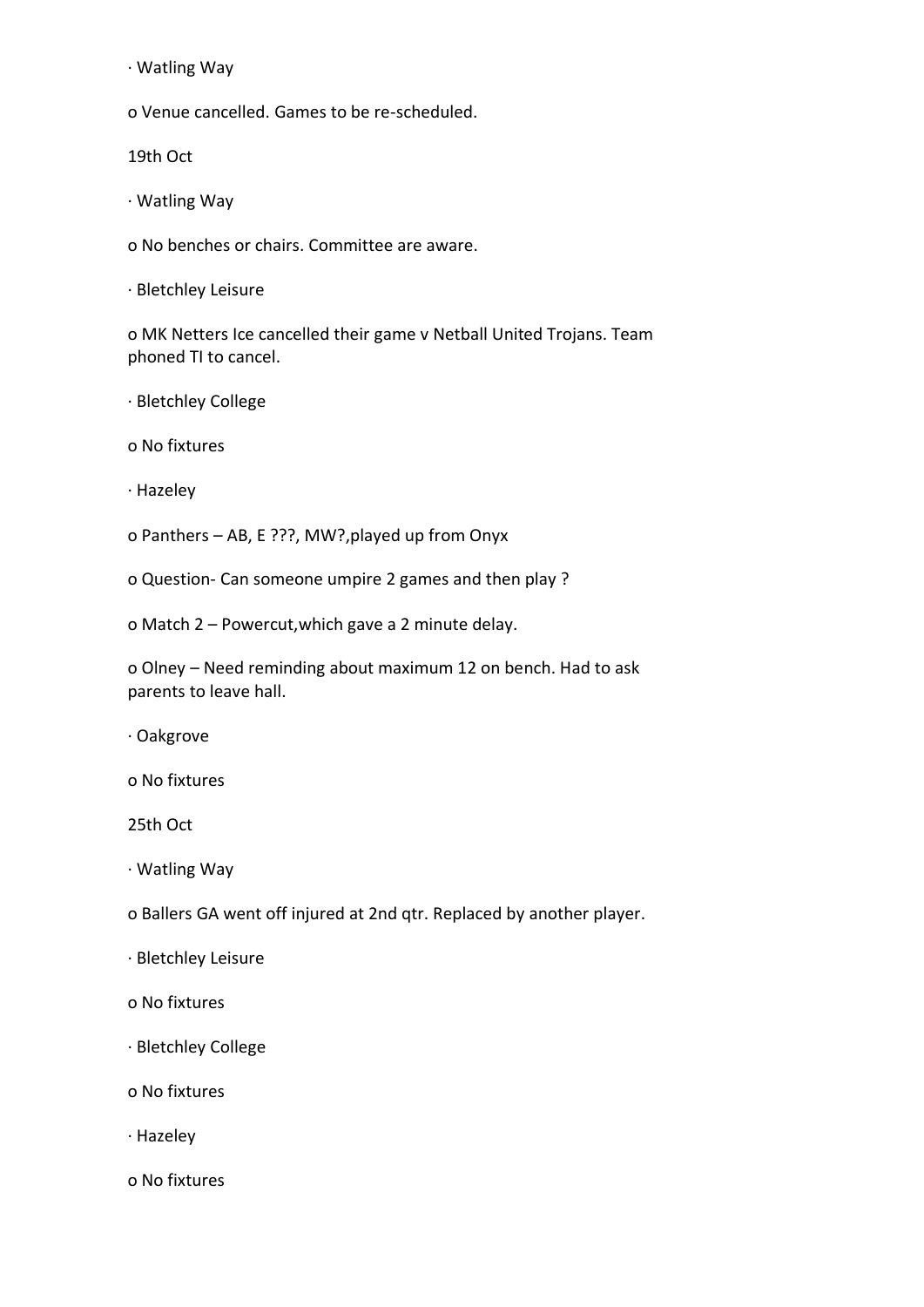· Oakgrove

o Cranfield Roses had 6 players only.

26th Oct

- · Watling Way
- o No issues
- · Bletchley Leisure
- o No issues
- · Bletchley College
- o No fixtures
- · Hazeley
- o Netters Ice had more than 12 people with their team.
- · Oakgrove
- o No fixtures
- 1st Nov
- · Watling Way
- o No fixtures
- · Bletchley Leisure
- o No fixtures
- · Bletchley College
- o No fixtures
- · Hazeley
- o No Fixtures
- · Oakgrove

o Duty team wrote POM'S on score sheets after photograph's emailed photos.

o JS injured in the 2nd qtr, didn't go on for the rest of the game.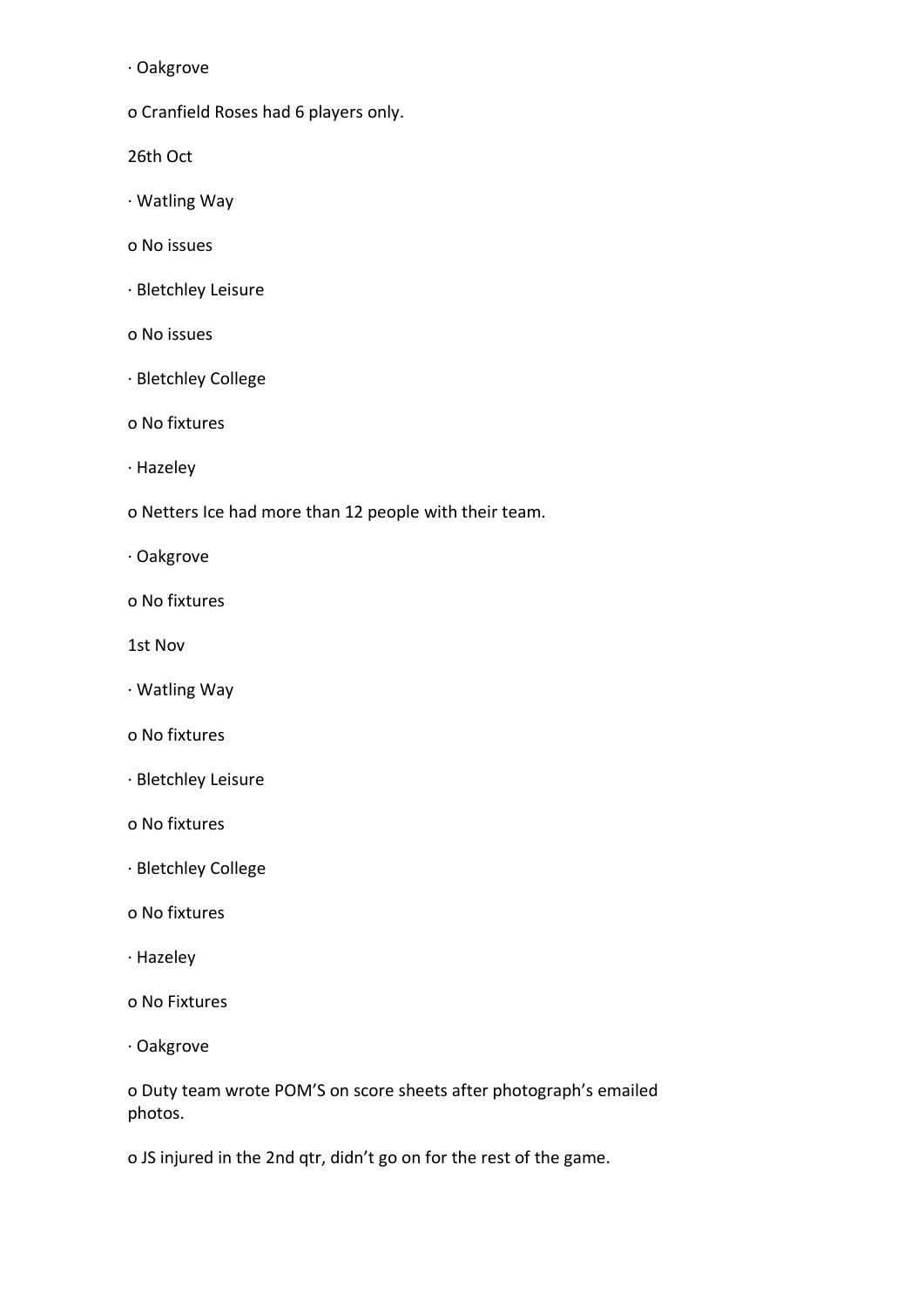o JB injured couple of minutes into the 4th qtr,went off for rest of the game.

- · Ousedale
- o No fixtures

2nd Nov

- · Watling Way
- o No issues. Only one game VWG cancelled v Lighting
- · Bletchley Leisure
- o No issues
- · Bletchley College
- o No fixtures
- · Hazeley
- o Venue cancelled. Games to be re-scheduled.
- · Oakgrove
- o No fixtures
- · Ousedale
- o No issues

8th Nov

- · Watling Way
- o No issues.
- · Bletchley Leisure
- o No fixtures
- · Bletchley College
- o No fixtures
- · Hazeley
- o No fixtures
- · Oakgrove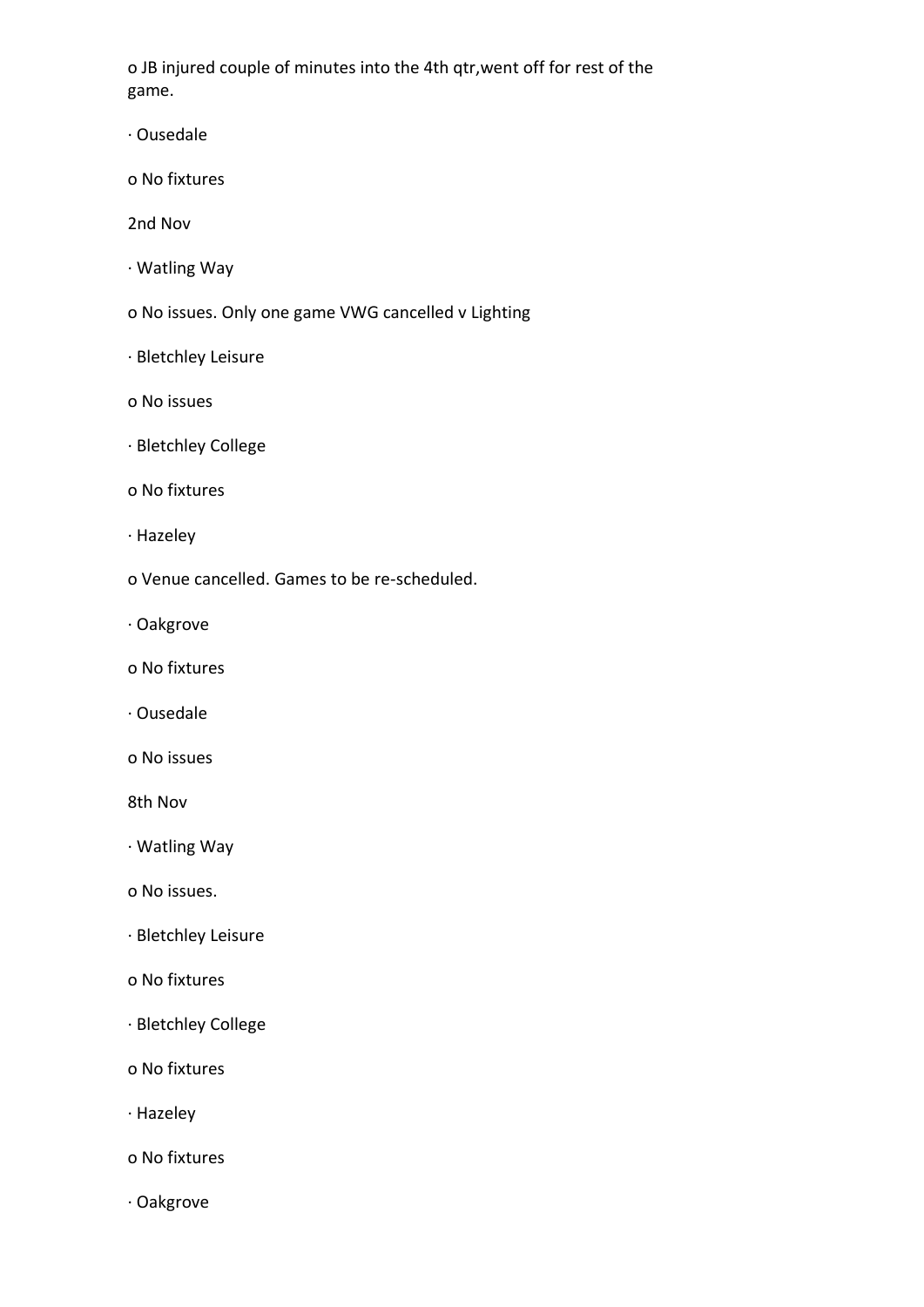o Longville Netbusters GK injury in 1st quarter.

o Blood on court. Identified on game 3

· Ousedale

o No fixtures

9th Nov

· Watling Way

o No issues

· Bletchley Leisure

o Netball one of the post plates, has fixings out of the ground. MkINL duty manager taken photo for committee. Was altered by BLC staff

|  | · Bletchley College |  |
|--|---------------------|--|
|--|---------------------|--|

o No fixtures

· Hazeley

o 8 pm game cancelled- Amber Jets did not provide a umpire, arranged for 9pm game to start at 8.30

· Oakgrove

o No fixtures

· Ousedale

o Electricity cupboard near goalpost is trip hazard for the umpires. Result secretary has taken photo for comm

- 13. 12.10.2021 Game Amazons vs Dragons SAS to be deducted 2 points as per rule 5.2.5 and game to be rescheduled and game to be deemed as friendly. SP
- 14. Reminder that Duty teams must advise teams that they cannot have more than 12 people within the venue. ALL TEAMS

## **PR**

- 15. Link to be added to minutes for teams providing fair player award opposing team CH/MKINL
- 16. Teams who cancel matches must Email relevant Committee members as per Rule 4.5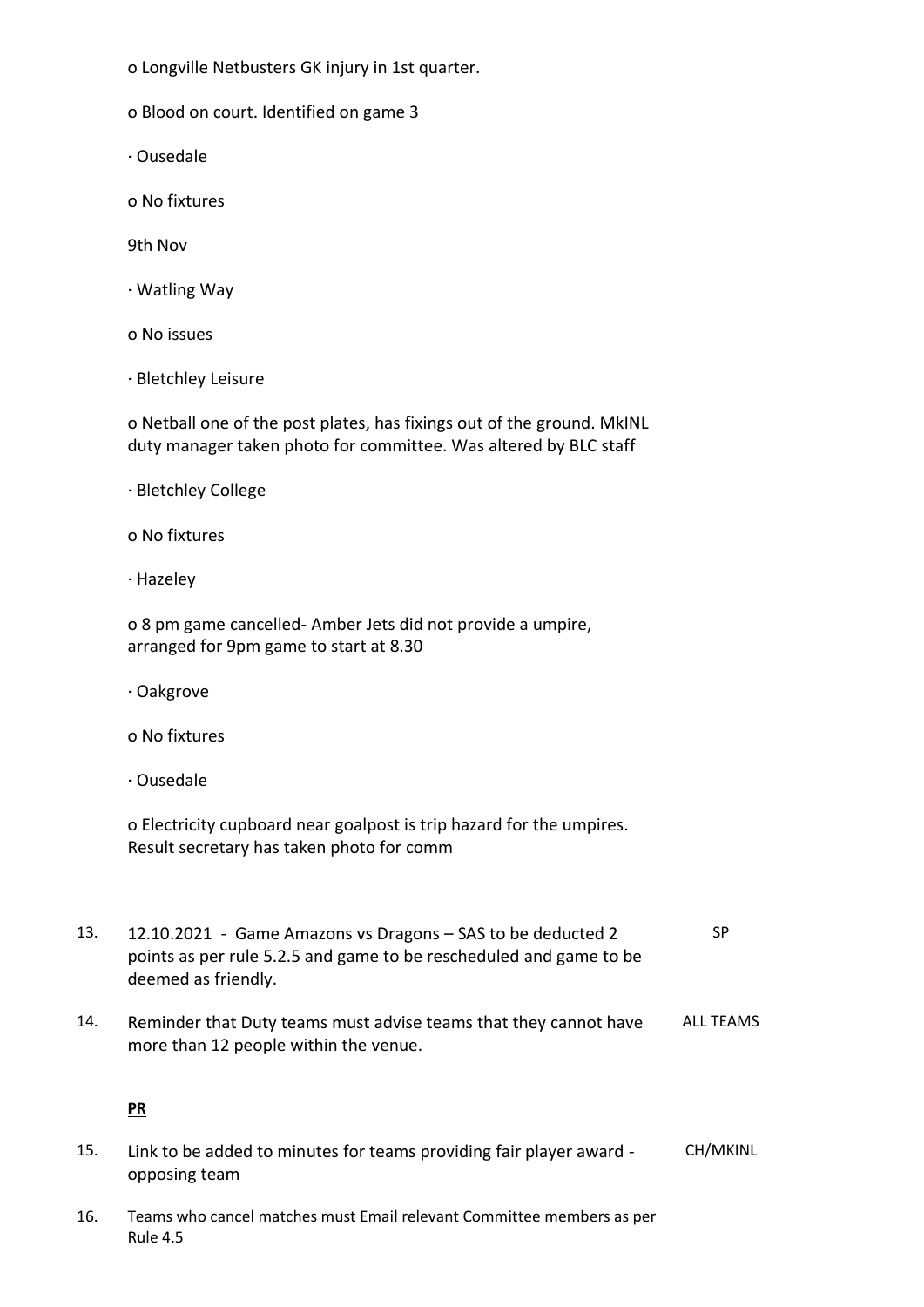If it is late in the day i.e. 5.00pm onwards then please send a text message as well. If you have not received the relevant confirmation Email then please contact the relevant people by text or call.

#### **Results**

- 17. Results are up to date on website.
- 18. Reminder to all teams that both teams must upload the results of the match. The results will not be updated on the website until both results are received. ALL TEAMS

## **Treasury**

| 19. | AS is chasing for teams for payments.                          | AS.              |
|-----|----------------------------------------------------------------|------------------|
| 20. | Reminder to all teams - Fees must be paid before taking Court. | <b>ALL TEAMS</b> |
| 21. | Next meeting is 13 <sup>th</sup> January 2022                  |                  |